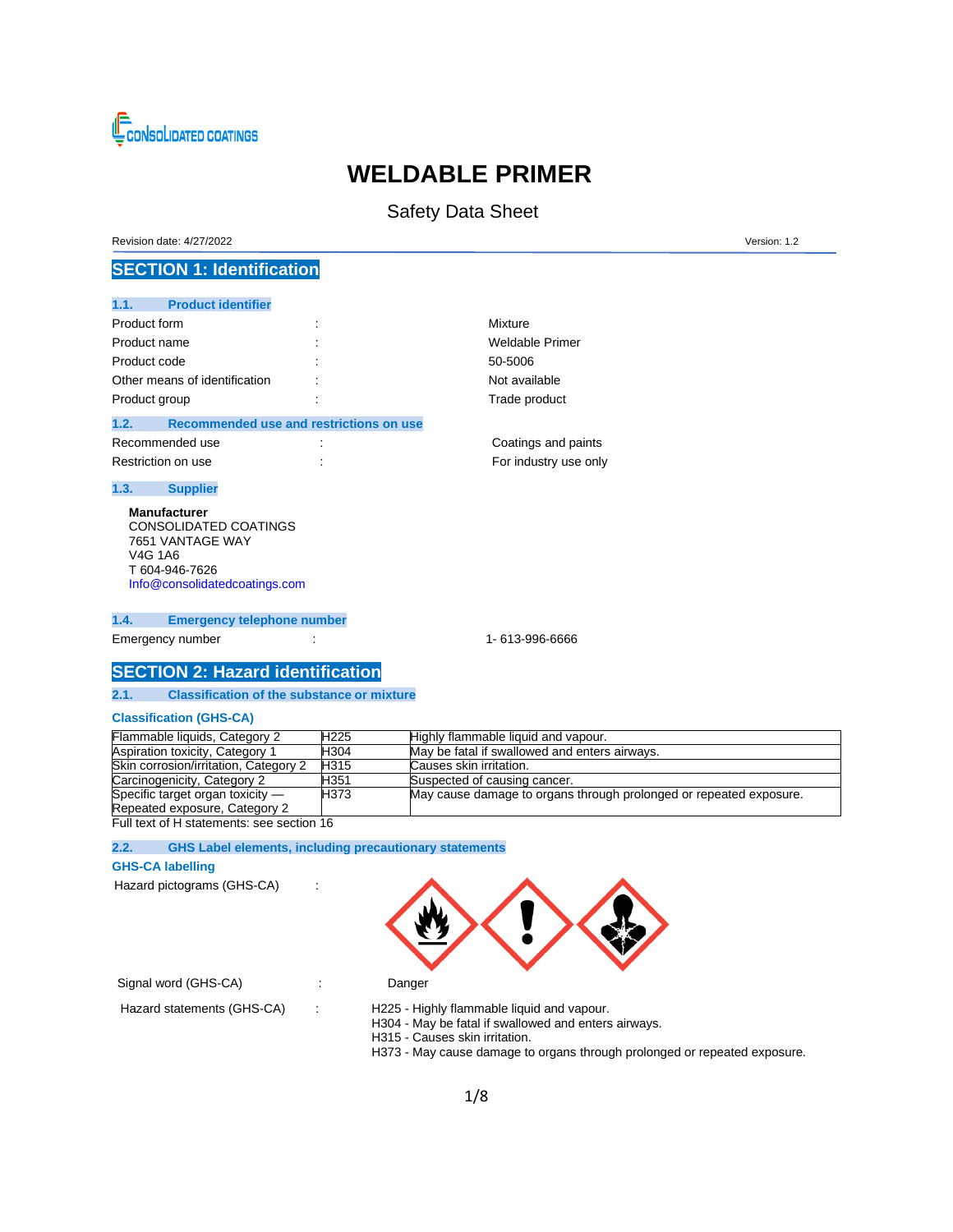Precautionary statements : P201 - Obtain special instructions before use.

P202 - Do not handle until all safety precautions have been read and understood. P210 - Keep away from heat, hot surfaces, sparks, open flames and other ignition sources. No smoking.

P233 - Keep container tightly closed.

P240 – Ground, bond container and receiving equipment.

P241 - Use explosion-proof electrical, ventilating, lighting equipment.

P242 - Use only non-sparking tools.

P243 - Take action to prevent static discharges.

P260 - Do not breathe vapors, spray mist.

P264 - Wash hands, forearms and face thoroughly after handling.

P280 - Wear protective gloves, protective clothing, eye protection/face protection.

P302+P352 – If on skin: Wash with plenty of soap and water.

P333+P313 - If skin irritation or rash occurs: Get medical attention.

P301+P310 – If swallowed: Immediately call a poison center or doctor.

P304+P340 – If inhaled: Remove person to fresh air.

P305+P351+P338- if in eyes: Rinse cautiously with water for 15 minutes and get medical attention.

P370+P378 - In case of fire: Use media other than water jet to extinguish.

P403+P235 - Store in a well-ventilated place. Keep cool.

P405 - Store locked up.

P501 - Dispose of contents, container to hazardous or special waste collection point, in accordance with local regulation

#### **2.3. Other hazards**

No additional information available

**2.4. Unknown acute toxicity (GHS-CA)**

No data available

### **SECTION 3: Composition/information on ingredients**

| <b>Name</b>            | <b>Product identifier</b> | % by weight |
|------------------------|---------------------------|-------------|
| Xvlene                 | (CAS-No.) 1330-20-7       | 30 - 40     |
| VM&P Naphtha           | (CAS-No.) 64742-89-8      | $25 - 30$   |
| <b>Mineral Spirits</b> | (CAS-No.) 8052-41-3       | $2 - 5$     |

| <b>SECTION 4: First-aid measures</b>                                    |                                                                                                                                                                                    |
|-------------------------------------------------------------------------|------------------------------------------------------------------------------------------------------------------------------------------------------------------------------------|
| <b>Description of first aid measures</b><br>4.1.                        |                                                                                                                                                                                    |
| First-aid measures after inhalation                                     | Remove person to fresh air and keep comfortable for breathing.                                                                                                                     |
| First-aid measures after skin contact                                   | After contact with skin, take off immediately all contaminated<br>clothing, and wash immediately with plenty of water. If skin<br>irritation occurs: Get medical advice/attention. |
| First-aid measures after eye contact                                    | In case of contact with eyes, rinse immediately with plenty of<br>water for 15 minutes and get medical attention.                                                                  |
| First-aid measures after ingestion                                      | Call a poison center or a doctor, get medical attention.                                                                                                                           |
| 4.2.<br>Most important symptoms and effects (acute and delayed)         |                                                                                                                                                                                    |
| Symptoms/effects                                                        | Acute: May cause eye irritation with symptoms of reddening,<br>tearing, stinging and swelling.                                                                                     |
| 4.3.<br>Immediate medical attention and special treatment, if necessary |                                                                                                                                                                                    |
| Other medical advice or treatment:                                      | Treat symptomatically.                                                                                                                                                             |
|                                                                         |                                                                                                                                                                                    |
| <b>SECTION 5: Fire-fighting measures</b>                                |                                                                                                                                                                                    |
| Suitable extinguishing media<br>5.1.                                    |                                                                                                                                                                                    |

**5.2. Unsuitable extinguishing media**

Suitable extinguishing media : The Suitable extinguishing media : Dry chemical, CO2, or water spray or regular foam.

Unsuitable extinguishing media : Solid water jet ineffective as extinguishing medium.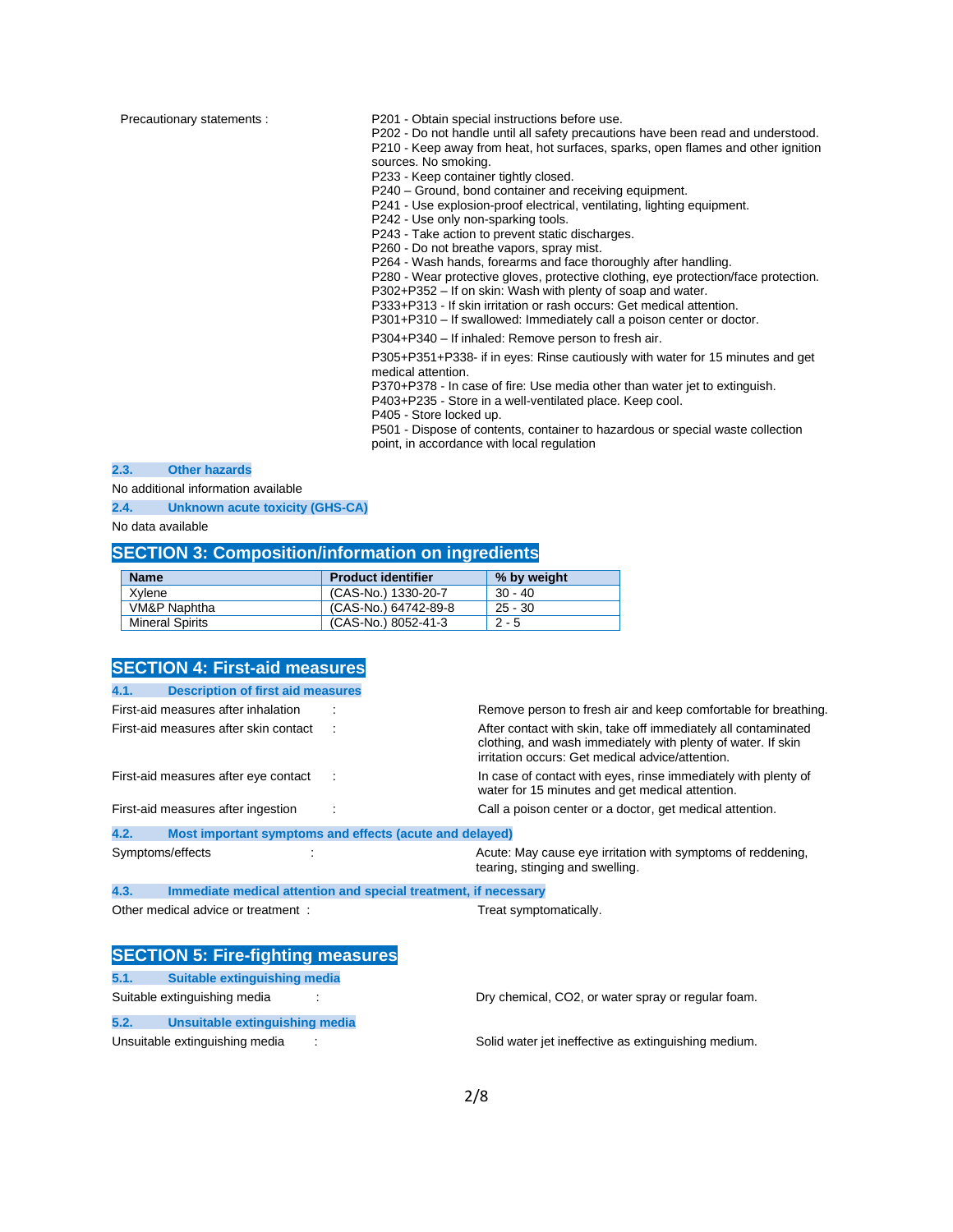| 5.3. |                                        | Specific hazards arising from the hazardous product                                 |                                                                                                                                                                                                                                                                                                                                                                                                                                                                                                                                                                                                                                     |
|------|----------------------------------------|-------------------------------------------------------------------------------------|-------------------------------------------------------------------------------------------------------------------------------------------------------------------------------------------------------------------------------------------------------------------------------------------------------------------------------------------------------------------------------------------------------------------------------------------------------------------------------------------------------------------------------------------------------------------------------------------------------------------------------------|
|      | Hazardous decomposition products       |                                                                                     | By fire and high heat, carbon monoxide (CO), carbon dioxide<br>(CO2) and dense black smoke are formed.                                                                                                                                                                                                                                                                                                                                                                                                                                                                                                                              |
|      | Unusual Fire/Explosion Hazards         |                                                                                     | In a fire or if heated, a pressure increase will occur, and the<br>container may burst.                                                                                                                                                                                                                                                                                                                                                                                                                                                                                                                                             |
| 5.4. |                                        | Special protective equipment and precautions for fire-fighters                      |                                                                                                                                                                                                                                                                                                                                                                                                                                                                                                                                                                                                                                     |
|      | Protection during firefighting         |                                                                                     | Do not attempt to take action without suitable protective<br>equipment. Self-contained breathing apparatus. Complete<br>protective clothing.                                                                                                                                                                                                                                                                                                                                                                                                                                                                                        |
|      |                                        | <b>SECTION 6: Accidental release measures</b>                                       |                                                                                                                                                                                                                                                                                                                                                                                                                                                                                                                                                                                                                                     |
| 6.1. |                                        | Personal precautions, protective equipment and emergency procedures                 |                                                                                                                                                                                                                                                                                                                                                                                                                                                                                                                                                                                                                                     |
|      | For non-emergency personnel            |                                                                                     | No action shall be taken involving any personal risk or without<br>suitable training. Evacuate surrounding areas. Keep<br>unnecessary and unprotected personnel from entering. Do not<br>touch or walk through spilled material. Avoid breathing vapor<br>or mist. Provide adequate ventilation. Wear appropriate<br>respirator when ventilation is inadequate. Put on appropriate<br>personal protective equipment.                                                                                                                                                                                                                |
|      | For emergency responders               |                                                                                     | If specialized clothing is required to deal with the spillage, take<br>note of any information in Section 8 on suitable and unsuitable<br>materials.                                                                                                                                                                                                                                                                                                                                                                                                                                                                                |
| 6.2. |                                        | Methods and materials for containment and cleaning up                               |                                                                                                                                                                                                                                                                                                                                                                                                                                                                                                                                                                                                                                     |
|      | For containment                        |                                                                                     | Absorb spilled material with sand or earth.                                                                                                                                                                                                                                                                                                                                                                                                                                                                                                                                                                                         |
|      | Methods for cleaning up                |                                                                                     | Absorb remaining liquid with sand or inert absorbent and<br>remove to safe place.                                                                                                                                                                                                                                                                                                                                                                                                                                                                                                                                                   |
|      | Other information                      |                                                                                     | Dispose of materials or solid residues at an authorized site.                                                                                                                                                                                                                                                                                                                                                                                                                                                                                                                                                                       |
| 6.3. | <b>Reference to other sections</b>     |                                                                                     |                                                                                                                                                                                                                                                                                                                                                                                                                                                                                                                                                                                                                                     |
|      |                                        | For further information refer to section 8: "Exposure controls/personal protection" |                                                                                                                                                                                                                                                                                                                                                                                                                                                                                                                                                                                                                                     |
|      | <b>SECTION 7: Handling and storage</b> |                                                                                     |                                                                                                                                                                                                                                                                                                                                                                                                                                                                                                                                                                                                                                     |
| 7.1. | <b>Precautions for safe handling</b>   |                                                                                     |                                                                                                                                                                                                                                                                                                                                                                                                                                                                                                                                                                                                                                     |
|      | Precautions for safe handling          |                                                                                     | Do not handle until all safety precautions have been read and<br>understood. Wear personal protective equipment. Ensure good<br>ventilation of the work station. Eliminate all ignition sources if<br>safe to do so. Keep away from heat, hot surfaces, sparks, open<br>flames and other ignition sources. No smoking. Ground/bond<br>container and receiving equipment. Do not breathe vapours. Do<br>not eat, drink or smoke when using this product. Do not get in<br>eyes, on skin, or on clothing. Wash hands and other exposed<br>areas with mild soap and water before eating, drinking or<br>smoking and when leaving work. |
|      | Hygiene measures                       |                                                                                     | Do not eat, drink or smoke when using this product. Wear<br>personal protective equipment. Separate working clothes from<br>town clothes. Launder separately. Wash hands and other<br>exposed areas with mild soap and water before eating, drinking<br>or smoking and when leaving work.                                                                                                                                                                                                                                                                                                                                           |
| 7.2. |                                        | <b>Conditions for safe storage, including any incompatibilities</b>                 |                                                                                                                                                                                                                                                                                                                                                                                                                                                                                                                                                                                                                                     |
|      | <b>Technical measures</b>              |                                                                                     | Ensure adequate ventilation, especially in confined areas.<br>Ground/bond container and receiving equipment.                                                                                                                                                                                                                                                                                                                                                                                                                                                                                                                        |
|      | Storage conditions                     |                                                                                     | Store in a well-ventilated place. Keep container tightly closed.<br>Keep away from heat, hot surfaces, sparks, open flames and<br>other ignition sources. No smoking.                                                                                                                                                                                                                                                                                                                                                                                                                                                               |

# **SECTION 8: Exposure controls/personal protection**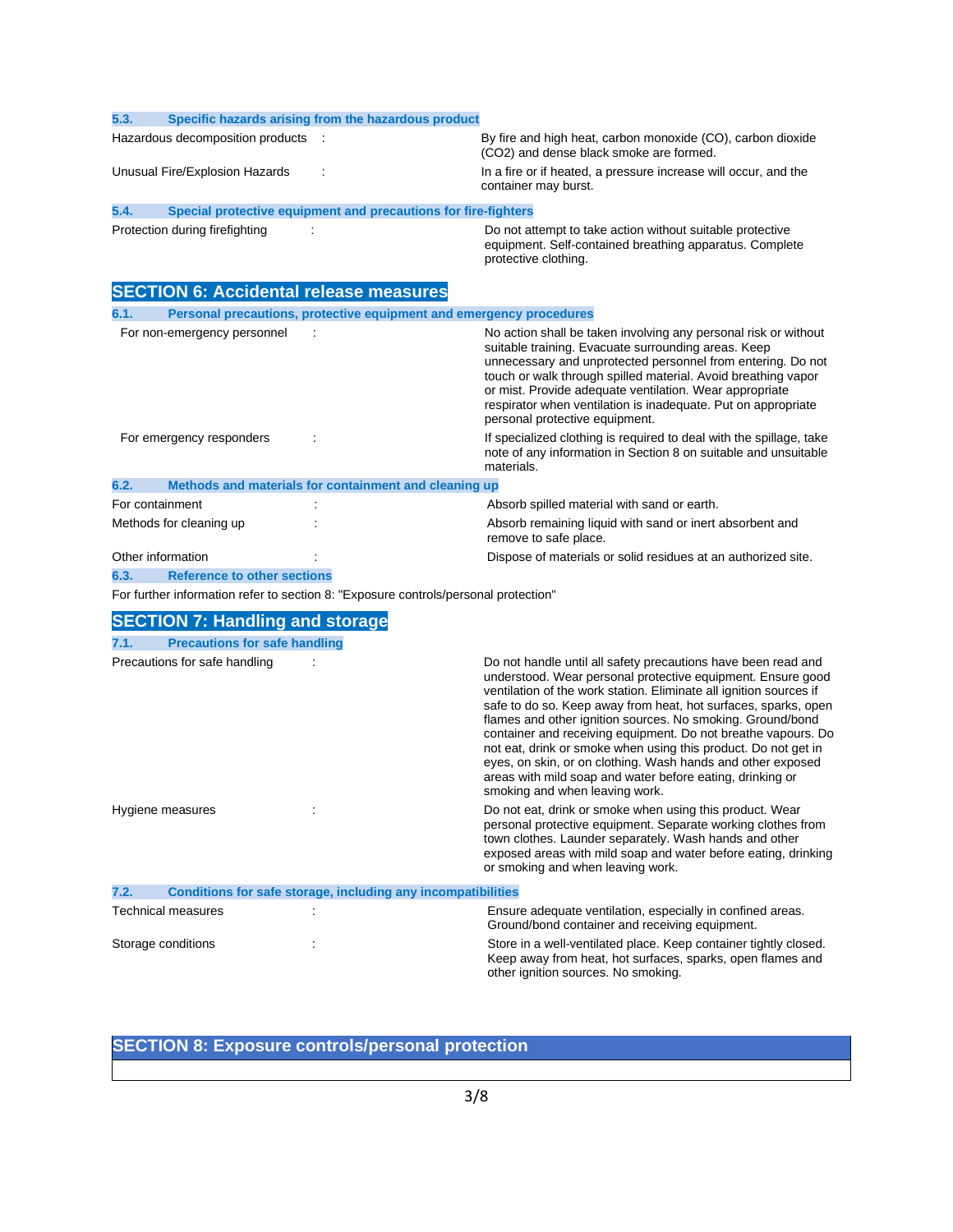| 8.1<br><b>Control parameters</b> |                |                      |
|----------------------------------|----------------|----------------------|
|                                  |                |                      |
| xylene (1330-20-7)               |                |                      |
| <b>USA - ACGIH</b>               | <b>TLV TWA</b> | 100 ppm              |
| USA - OSHA                       | <b>PEL TWA</b> | 100 ppm              |
|                                  |                |                      |
| VM&P Naphtha (64742-89-8)        |                |                      |
| USA - OSHA                       | <b>PEL TWA</b> | 500 ppm, 2,000 mg/m3 |
|                                  |                |                      |
| Mineral Spirits (8052-41-3)      |                |                      |
| <b>USA - ACGIH</b>               | <b>TLV TWA</b> | 100 ppm              |
| <b>USA - OSHA</b>                | <b>PEL TWA</b> | 500 ppm              |

#### **8.2. Appropriate engineering controls**

Appropriate engineering controls : Ensure good ventilation of the work station. Environmental exposure controls : Avoid release to the environment. **8.3. Individual protection measures/Personal protective equipment**

#### **Hand protection:**

Appropriate chemical resistance gloves should be worn. Longer term protection- nitrile rubber gloves. Incidental contact, Splash protection- PVC or neoprene rubber gloves.

#### **Eye protection:**

When handling liquid product, chemical goggles should be worn, chemical safety goggles in combination with a full face shield if a splash hazard exists.

#### **Skin and body protection:**

Skin contact should be prevented using suitable protective clothing, gloves, and footwear. Where risk of splashing or in spillage clean up, use chemical resistant one piece overall with integral hood, chemical/oil resistant clothing.

#### **Respiratory protection:**

If exposure exceeds occupational exposure limits, use an appropriate NIOSH approved respirator. In case of spill or leak resulting in unknown concentration, use a NIOSH approved supplied air respirator.

#### **General hygiene considerations:**

Don not eat, drink or smoke when using this product. Contaminated work clothing should not be allowed out of the workplace. Regular cleaning of equipment, work area and clothing is recommended. Wash hand before breaks and immediately after handling the product.

|                 | <b>SECTION 9: Physical and chemical properties</b>    |                   |
|-----------------|-------------------------------------------------------|-------------------|
| 9.1.            | Information on basic physical and chemical properties |                   |
| Physical state  |                                                       | Liquid            |
| Appearance      |                                                       | Liquid.           |
| Colour          |                                                       | Red               |
| Odour           |                                                       | aromatic          |
| Odour threshold |                                                       | No data available |
| pH              |                                                       | No data available |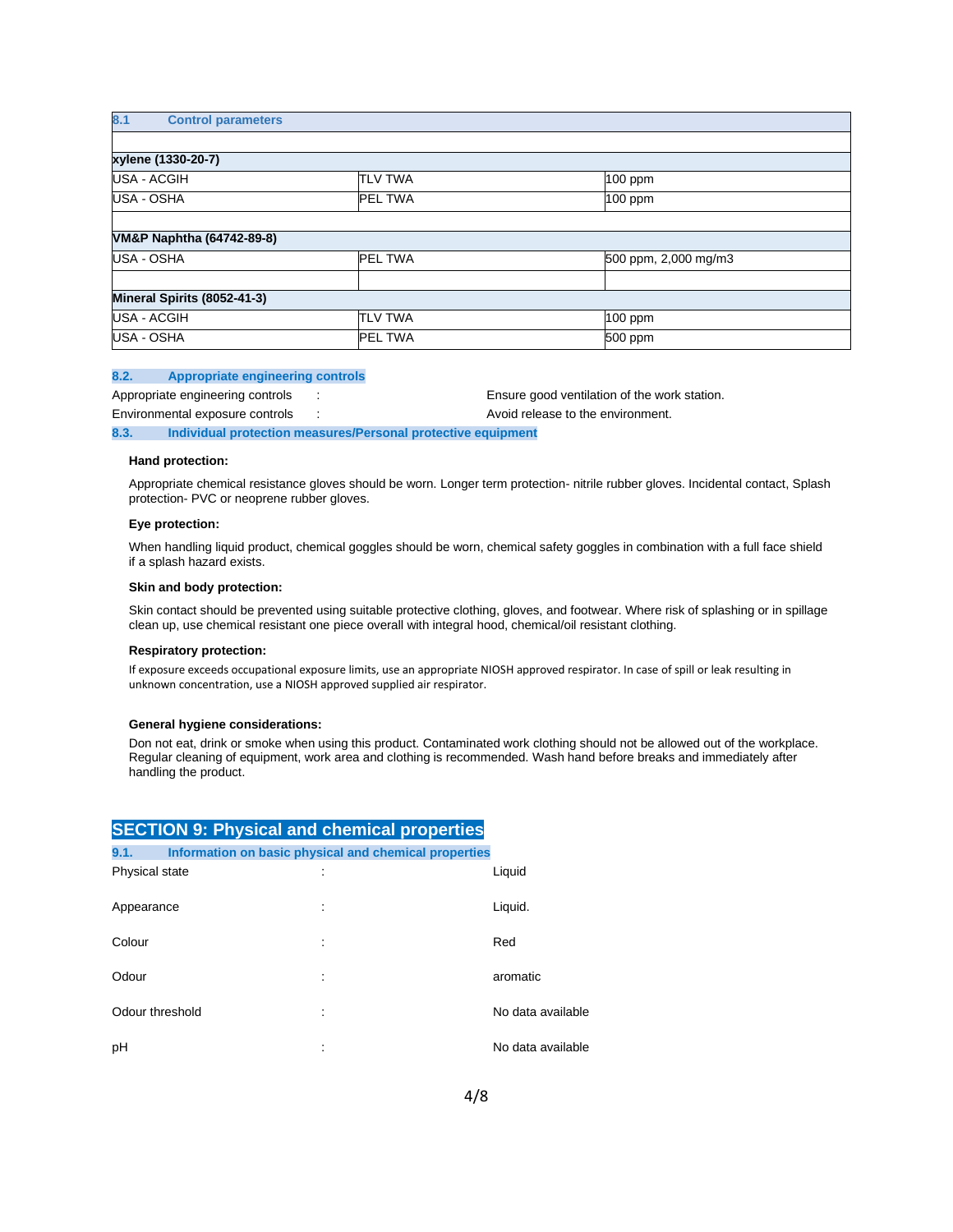| Relative evaporation rate<br>(butylacetate=1)      | t                    | No data available |
|----------------------------------------------------|----------------------|-------------------|
| Relative evaporation rate (ether=1)                | t                    | No data available |
| Melting point                                      | $\ddot{\phantom{a}}$ | No data available |
| Freezing point                                     |                      | No data available |
| Boiling point                                      |                      | No data available |
| Flash point                                        |                      | $14^{\circ}$ C    |
| Flammability limit in air                          |                      |                   |
| Upper flammability limit                           |                      | 7.0%              |
| Lower flammability limit                           |                      | 0.9%              |
| Auto-ignition temperature                          |                      | No data available |
| Decomposition temperature                          | ÷                    | No data available |
| Flammability (solid, gas)                          | ÷                    | No data available |
| Vapour pressure                                    |                      | No data available |
| Vapour pressure at 50 °C                           |                      | No data available |
| Density                                            |                      | 1.02              |
| Solubility                                         | ÷                    | No data available |
| Viscosity at 25 °C                                 |                      | 300-600 cps       |
| Partition coefficient n-octanol/water<br>(Log Pow) |                      | No data available |
| <b>Explosive limits</b>                            | t                    | No data available |

### **9.2. Other information**

VOC content :  $\sim$ 700 g/l

# **SECTION 10: Stability and reactivity**

| Reactivity                         |  |
|------------------------------------|--|
| Chemical stability                 |  |
| Possibility of hazardous reactions |  |
| Conditions to avoid                |  |
|                                    |  |
| Incompatible materials             |  |
| Hazardous decomposition products   |  |

## **SECTION 11: Toxicological information**

**11.1. Information on toxicological effects Likely routes of exposure:** Skin contact

 Inhalation Eye contact The product is non-reactive under normal conditions of use, storage and transport. Stable under normal conditions. No dangerous reactions known under normal conditions of use. Keep away from heat, hot surfaces, sparks, open flames and other ignition sources. No smoking.

Strong oxidizers.

No hazardous decomposition products known at room temperature.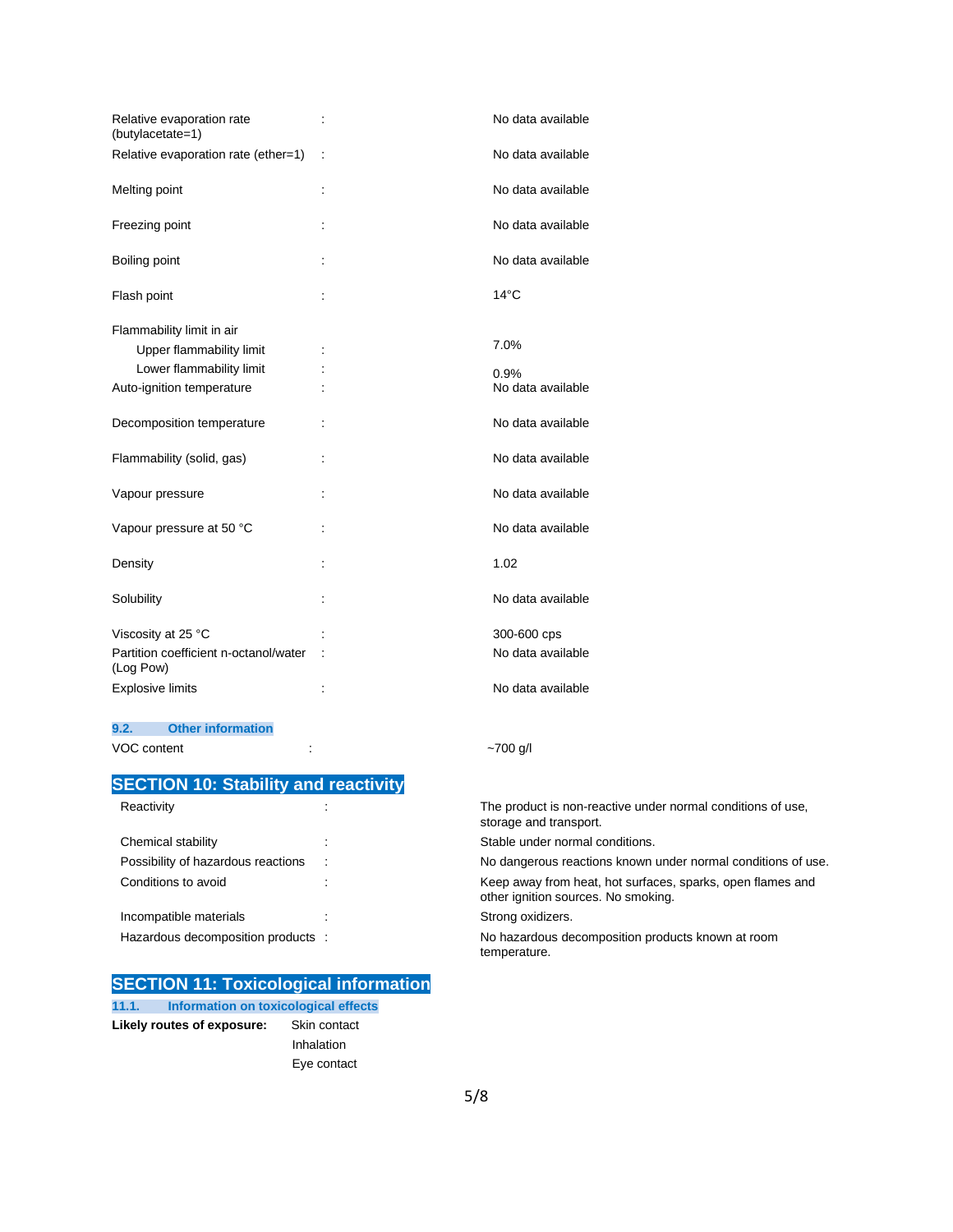### **Health effects and symptoms:**

 **Acute:** May cause eye irritation with symptoms of reddening, tearing, stinging, and swelling.

| xylene (1330-20-7)  |             |
|---------------------|-------------|
| ∟D50 oral rat       | 3500 mg/kg  |
| LD50 dermal rabbit  | >1700 mg/kg |
| LC50 inhalation rat | 29 ma/l     |

| $-89-8)$<br>من ما الك<br>10.1710<br>`Naphtha<br>VM&.<br>$-1041-$ |                   |
|------------------------------------------------------------------|-------------------|
| D <sub>50</sub><br>rabbit<br>≅ma∟.<br>der                        | 3000<br>ma/ka<br> |

| Mineral Spirits (8052-41-3) |                   |
|-----------------------------|-------------------|
| LD50 oral rat               | >5000 ma/ka       |
| LD50 dermal rabbit          | >2000 ma/ka       |
| LC50 inhalation rat         | >5 mg/l (4h mist) |

| Skin corrosion/irritation         | Causes skin irritation.                       |
|-----------------------------------|-----------------------------------------------|
| Serious eye damage/irritation     | Not classified                                |
| Respiratory or skin sensitization | May be fatal if swallowed and enters airways. |
| Germ cell mutagenicity            | Not classified                                |
| Carcinogenicity                   | Not classified                                |
| Reproductive toxicity             | Not classified                                |

| STOT-single exposure   | Central nervous system                                                                                                         |
|------------------------|--------------------------------------------------------------------------------------------------------------------------------|
| STOT-repeated exposure | May cause damage to organs through prolonged or repeated exposure. Central<br>nervous system. Peripheral Nervous System (PNS). |

# **SECTION 12: Ecological information**

### **12.1. Toxicity**

| xylene (1330-20-7)          |                                                  |  |  |
|-----------------------------|--------------------------------------------------|--|--|
| LC50 fish                   | 13-17 mg/l (Oncorhynchus mykiss, 96 h)           |  |  |
| LC50 crustaceans            | 8.5 mg/l (Palaemonetes pugio, marine water, 48h) |  |  |
| EC50 algae                  | 11 mg/l (Pseudokirchneriella subcapitata, 72h)   |  |  |
|                             |                                                  |  |  |
| Mineral Spirits (8052-41-3) |                                                  |  |  |
| LC50 fish                   | 45 mg/l (Oncorhynchus mykiss, 96 h)              |  |  |

## **12.2. Persistence and degradability**

| Persistence and degradability<br>Readily biodegradable in water and soil. Persistence is unlikely. |  |
|----------------------------------------------------------------------------------------------------|--|
|                                                                                                    |  |
|                                                                                                    |  |
| Biodegradable in water and soil. Persistence is unlikely.                                          |  |
|                                                                                                    |  |

### **12.3. Bioaccumulative potential**

| xylene (1330-20-7)               |                                               |
|----------------------------------|-----------------------------------------------|
| Bioaccumulative potential        | BCF= 8-26. Low potential for bioaccumulation. |
|                                  |                                               |
| 12.4.<br><b>Mobility in soil</b> |                                               |
| xylene (1330-20-7)               |                                               |
| Surface tension                  | $28 - 30$ mN/m                                |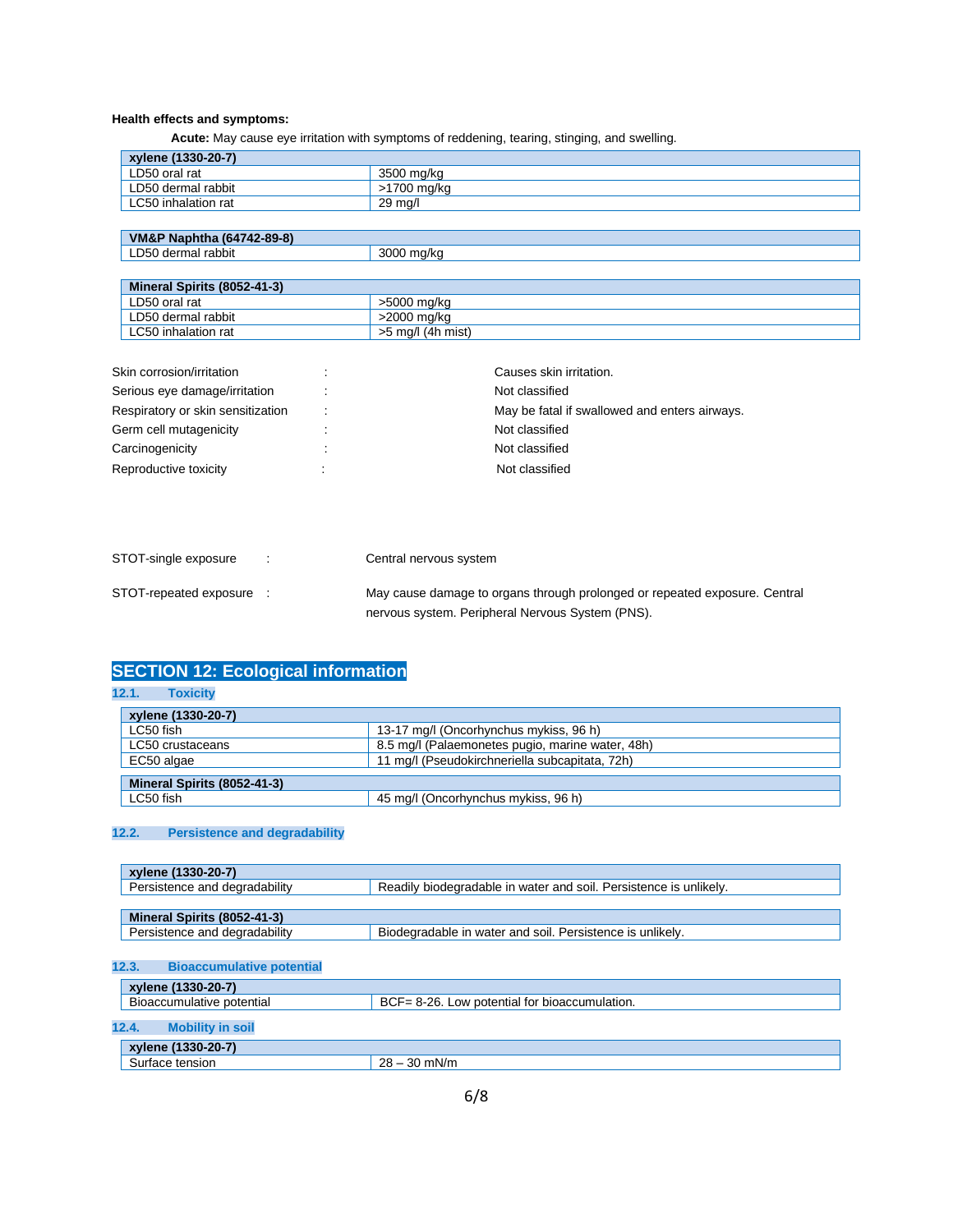| LOC <sup>1</sup><br>ייס <sup>∕</sup> | v.L   |
|--------------------------------------|-------|
| -                                    |       |
| soi                                  | ີ     |
| $- - -$                              | וונ   |
| $\cdot$ $\cdot$                      | SUII. |

**12.5. Other adverse effects**

No additional information available

# **SECTION 13: Disposal considerations**

Regional legislation (waste) : Disposal must be done according to official regulations.

# **SECTION 14: Transport information**

### **14.1. Basic shipping description**

In accordance with TDG

**Transportation of Dangerous Goods**

| UN-No.               | UN1263                     |
|----------------------|----------------------------|
| Proper Shipping Name | <b>PAINT</b>               |
| Packing group        |                            |
| <b>Hazard labels</b> | 3 - Flammable liquids<br>R |

#### **14.2. Transport information/DOT**

### **Department of Transport**

| UN-No.               | UN1263                          |
|----------------------|---------------------------------|
| Proper shipping name | Paint                           |
| Packing group        | III - Minor Danger              |
| <b>Hazard labels</b> | 3 - Flammable liquids<br>Æ<br>з |

### **14.3. Air and sea transport**

### **IMDG**

| UN-No.               | 1263                                              |
|----------------------|---------------------------------------------------|
| Proper Shipping Name | Paint                                             |
| <b>Class</b>         | 3 - Flammable Liquids                             |
| Packaging group      | $\parallel$ III – substance presenting low danger |

### **IATA**

| UN-No.                      | 1263                  |
|-----------------------------|-----------------------|
| <b>Proper Shipping Name</b> | Paint                 |
| Class                       | 3 - Flammable Liquids |
| Packaging group             | III - Minor danger    |

# **SECTION 15: Regulatory information**

**15.1. National regulations**